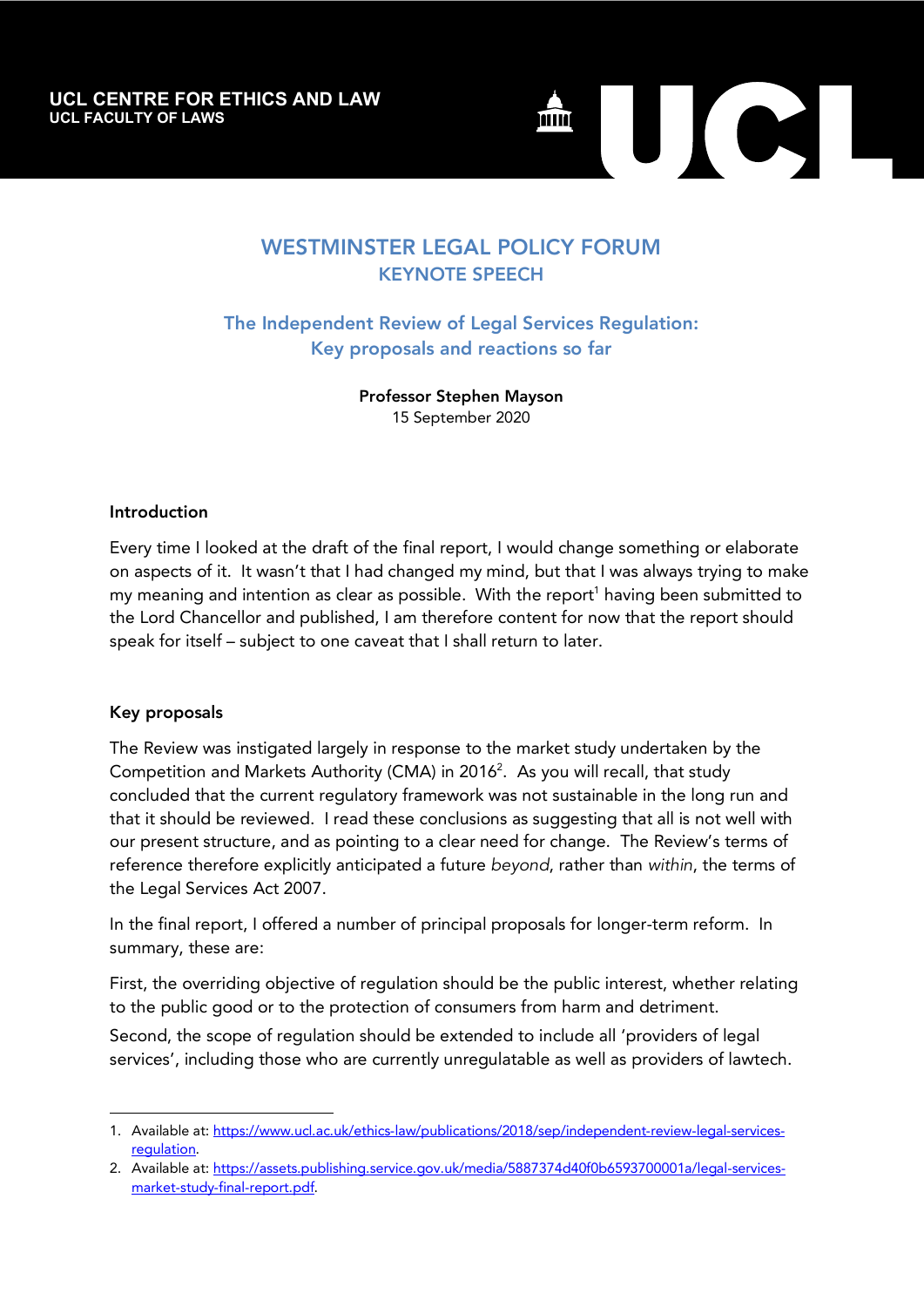Third, there should be an independent, single, sector-wide regulator of legal services (I called it the Legal Services Regulation Authority or LSRA).

Fourth, the LSRA would maintain a public register of all providers. It would apply regulatory conditions for before-, during-, and after-the-event regulation as appropriate to the importance and risk of particular legal services or to the relative vulnerability of the clients concerned.

Fifth, minimum conditions of registration would require common standards and disclosures, access to complaints investigation and redress, and protection through indemnity insurance. A revised and more extensive ombudsman scheme could act as a single point of entry to redress for complainants who are individual consumers or micro-organisations.

Sixth, the current reserved activities should be replaced with a requirement for prior authorisation in order to secure the public interest. Where this is required for public good services relating to the exercise of rights of audience or the conduct of litigation, there would be a dedicated advocacy and litigation regulator as part of the LSRA.

Seventh, professional titles should not be the only route for entry by individuals into legal services regulation. The LSRA would establish the conditions for personal authorisation or accreditation for higher-risk services, whether with or without a professional title.

The report also makes recommendations for short-term change. These are driven by a more pressing need for reform, particularly in the light of pressures on both buyers and providers of legal services arising from Covid-19.

As the pandemic has taken hold, some legal needs for citizens have increased – particularly in relation to domestic abuse, employment issues, wills and probate, and small business needs. Many law firms that could have remained active and worked remotely chose instead to furlough staff and remove them from all possible provision of legal services.

Now, apparently, many High Street firms are in danger of going under. That would be a tragedy for those firms, for their clients and for local communities. But can it really be right that, at the very time when regulated provision is likely to decline further, we should knowingly deny citizens in need of the possibility of alternatively regulated providers to help them? Can that credibly be advanced as a promotion of the public interest?

The short-term recommendations include a 'parallel' regulatory structure for the public registration by the Legal Services Board of currently unregulated providers and for consequential access to the Legal Ombudsman (LeO). I did not make these recommendations because the unregulated *wanted* to be regulated. I made them because in my view the public interest – and particularly the need to protect consumers – should *require* regulation.

I am also conscious that many people will have some doubts about the capacity or even capability of the current Legal Ombudsman to cope with additional demand. I don't seek to disagree with such an assessment – though I do have confidence in the new Chair of the Office for Legal Complaints to rise to the challenge. I look forward to hearing from Elisabeth Davies later this morning.

However, I would make this additional observation about the Ombudsman. I find it fascinating that practitioners complain about the cost of the ombudsman service and the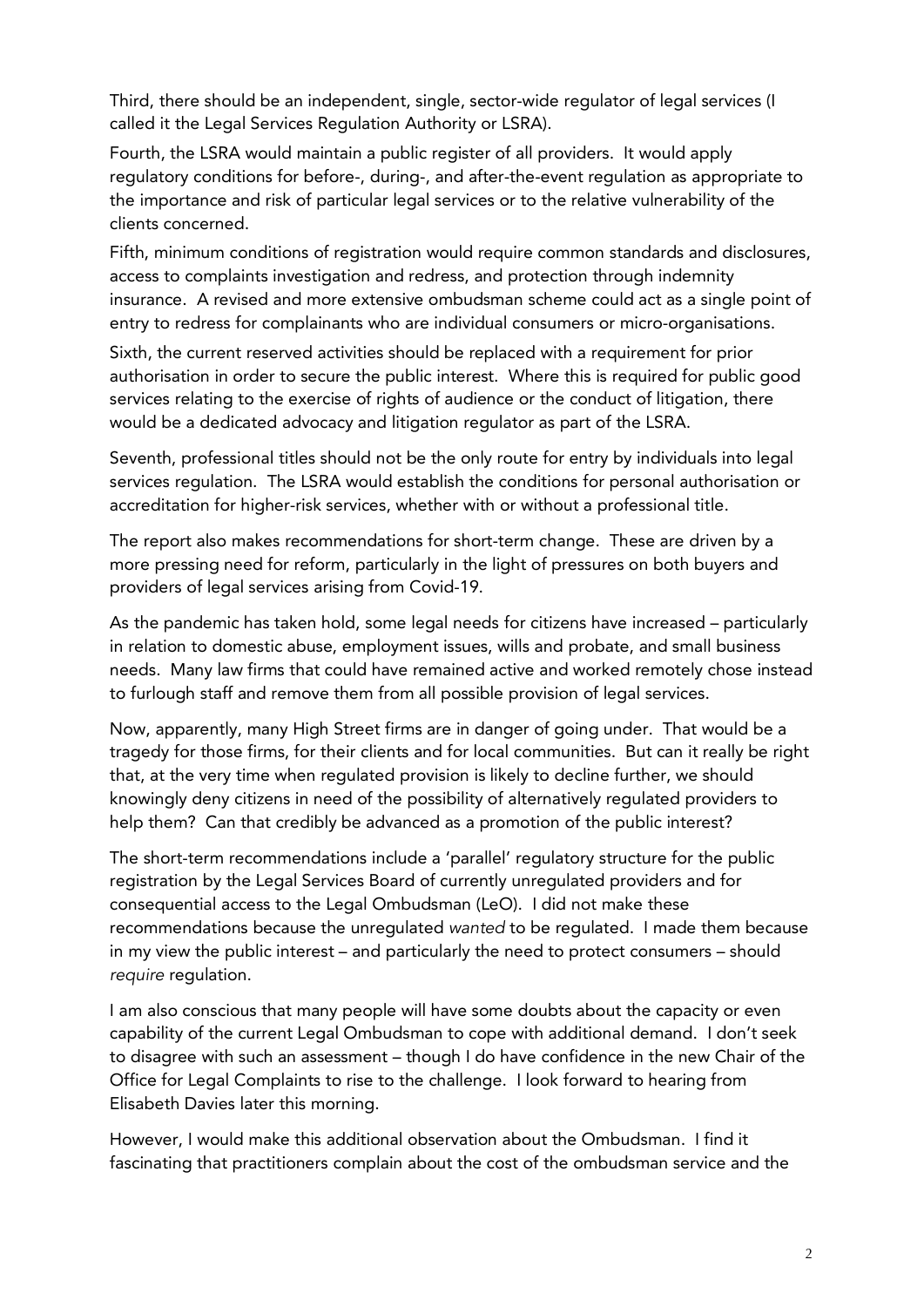ability of LeO to cope with the volume of complaints it must investigate. It seems to me that if practitioners were providing a better service in the first place, and offering a more empathetic and consumer-focused response to client complaints in the second place, the volume of complaints to LeO and their associated cost would both fall dramatically.

My head is not in the clouds and the focus in the report is not on an ideal world; it is on a post-pandemic world. We need more regulated legal services for more citizens and businesses. We need to encourage new economic activity and re-growth, innovation and development. For this to happen, consumers and businesses must have confidence in any and all sources of legal advice, documents and representation.

We must ensure that restrictions on the supply of regulated legal services, and on access to redress when providers under-perform, don't stand in the way of that confidence. In the end, my real concerns about the current framework are not so much with what it does or how it does it, but with what it *cannot* do.

### Reactions so far

Let me turn to the reactions to the final report so far. Naturally, I did not expect everyone to agree with my proposals and recommendations. Indeed, I made it quite clear throughout the Review that I was not seeking to fulfil my terms of reference by looking at issues only from the standpoint and concerns of those who had a particular interest. Other than the public interest as I defined it, I have sought a balance of several competing – and sometimes conflicting – interests.

In those circumstances, it is probably only possible to arrive at conclusions that almost everyone will, in some respect, disagree with. And I will happily confess that there were specific conclusions that, in an ideal world, I would rather not have reached! But in the interests of an overall coherence and consistency in the proposals, I remain content that I nevertheless arrived in the best place.

The reactions are, therefore, pretty much as expected – though in some respects more positive and supportive than I might have felt able to wish for.

I said earlier that I am happy to let the report speak for itself. I also welcome any challenge to the report's proposals. However, let me at this point address the caveat that I referred to at the beginning. In letting the report speak for itself, I believe that any challenge to it should be based on a reading of the report itself.

Many initial public responses struck me as having been based on the summary press release that announced the publication of the report rather than on the report. Other reactions appear to have been based on someone else's misreading, misrepresentation or misunderstanding of it. Inevitably, then – and disappointingly – the report has been criticised for recommending things that it did not, or for not including things that it did.

I do not believe that I could have been clearer, through the Review process and in the final report, that I did not expect and did not advocate for fundamental substantive change to the framework of the 2007 Act at any point in the near future. And yet some reactions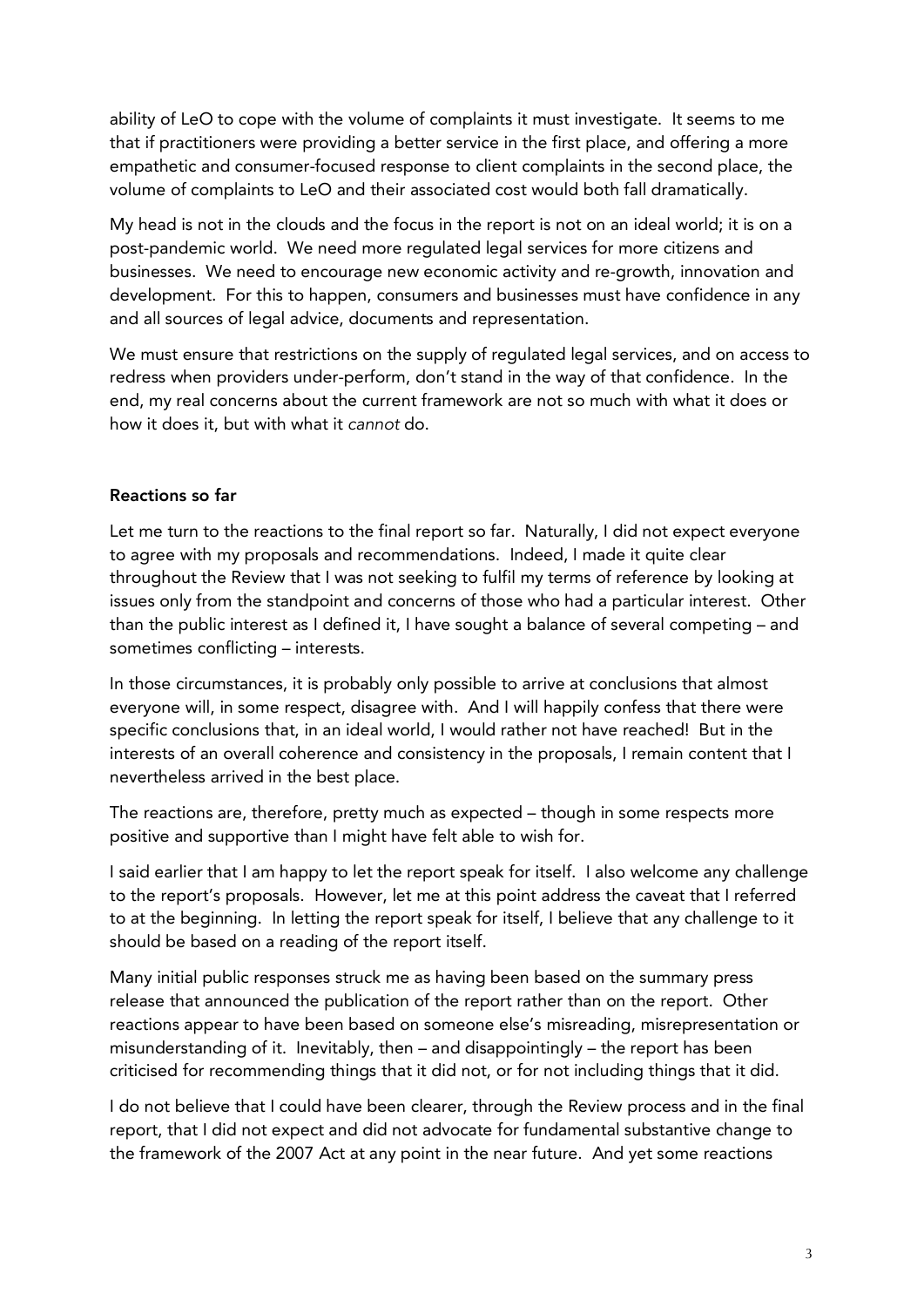were still along the lines of 'now is not the time'. That is hardly a response to the report, since it did not say that now *is* the time for fundamental reform.

In relation to the short-term recommendations, I was at pains in the report to ensure that those recommendations would not apply to practitioners who were already regulated under the existing framework of the Act.

Again, therefore, it is difficult to understand the basis for the resistance to those proposals ostensibly on behalf of parts of the regulated community – especially when the resistance is stated to be because of the 'upheaval' and 'added burdens' of proposals that I expressly recommended should *not* apply to them.

I have also been accused of undermining the importance of public legal education. Let me assure you that I would never seek to undermine the case for increased funding of an effective and sustainable justice system or for extended public legal education. But as the Supreme Court of Utah has recently recognised, we cannot spend or volunteer our way out of a crisis of access to legal services.

My point on this is the same, namely that we will never have public or private pockets deep enough for these things, either alone or in combination, sufficient to close the gap between need and provision. We must in future deliver and regulate law in ways that are very different to those that we have used until now.

I am aware that some would like to find suitably long grass into which this report can be kicked. I have two observations about that. My first is that it is already four years since the CMA said that the current regulatory framework was not sustainable in the long run.

We are fast reaching the point at which the need for more substantive reform has already spent enough time in the long grass. It will be interesting to see if the CMA comes to the same conclusion when it completes the focused review of the 2016 market study that it announced last week $^3$ .

My second observation is that long grass can also be found growing around the ruins of formerly grand structures. I very much hope that opposition and delay to further regulatory reform does not contribute to the neglect and undermining of our justice system, of the rule of law, and of much-needed legal services for the vulnerable in society.

## Closing thoughts

For those who want:

- greater emphasis on the rule of law, the administration of justice, and access to protected legal services,
- more transparency and protection for consumers,
- less statutory prescription,
- more targeting and proportionality of regulatory intervention,
- lower burden and cost of regulation for hard-pressed practitioners,

l 3. Available at: https://www.gov.uk/cma-cases/review-of-the-legal-services-market-study-in-england-andwales?=0.